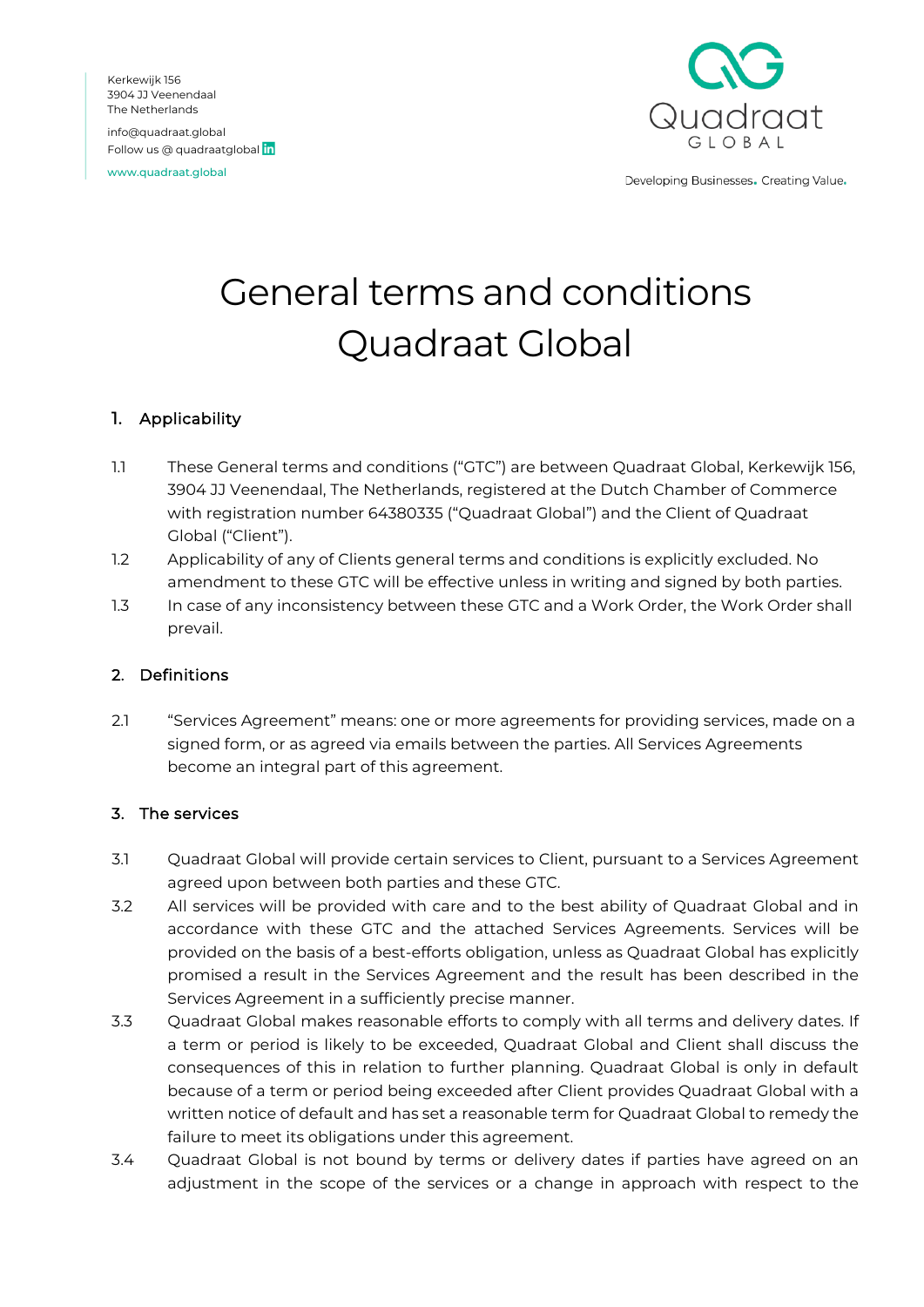

performance of this agreement, or if Client fails to fulfil its obligations under this agreement.

- 3.5 Additional services or a change to the scope of a Services Agreement shall be considered a change to the original Services Agreement and shall be laid down in a new Services Agreement. Upon signing of the new Services Agreement the additional services or changes shall be deemed to be approved by the parties. Any work outside the scope of a Services Agreement shall be invoiced on a time and material basis in accordance with the agreed rates. The fact that additional work arises during the providing of services shall under no circumstances constitute grounds for Client to terminate the agreement.
- 3.6 All services will be provided by Quadraat Global in a fully independent manner, at its own discretion and without supervision and directions of the Client. Quadraat Global is not obliged to follow instructions of the Client, more particularly not if these instructions change the scope of the Services Agreement. If such instructions are followed, the services are charged at Quadraat Global's applicable rates.
- 3.7 Parties shall specify in the Services Agreement if services will be provided on a fixed price base or on an actual cost base. For services provided on an actual cost base, the following applies: all estimates in Services Agreements are considered non-binding. If the actual number of hours deviates substantially from the estimate, Quadraat Global shall inform the Client and the parties shall loyally discuss a revisited estimate. An estimate communicated by Quadraat Global shall only be considered a fixed price if this has been explicitly agreed in writing by the parties.
- 3.8 Quadraat Global will retain the sole and exclusive right to control or direct the manner or means by which the services are performed. Quadraat Global may subcontract or assign any of its obligations and rights under any Services Agreement to a third party, subject to Clients consent, which consent shall not be unreasonably withheld or delayed.

## 4. Mutual Responsibilities

- 4.1 Client is responsible for the performance of its obligations, including active participation, in the same way that Quadraat Global is for the Quadraat Global obligations. Client is also responsible for providing Quadraat Global with all necessary information and resources reasonable required by Quadraat Global. Client is also responsible for information from any third party and for the performance of such third party in the same manner as for its own contribution and Client will be responsible for and assumes the risk of any problems resulting from the accuracy of information provided by Client.
- 4.2 Clients' employees cooperating in the execution of the Services Agreement will possess the necessary know-how, experience, abilities and characteristics. Tasks that are the primary responsibility of Clients' personnel will remain Clients' responsibility and will remain under Clients' supervision, management and control, even if Quadraat Global assists Client and its personnel in performing such tasks.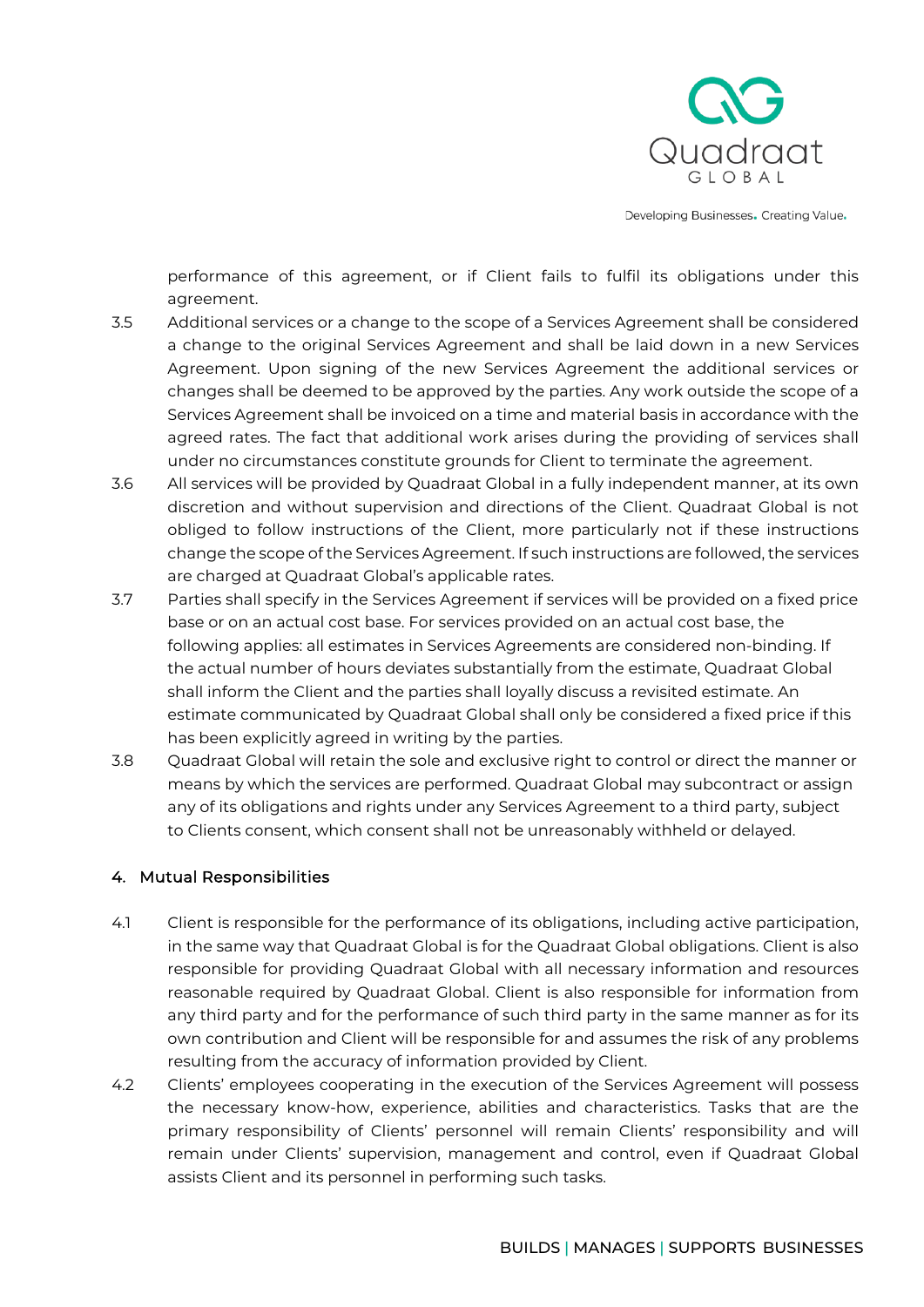

- 4.3 If the services will be provided at Clients' premises, Client agrees to provide to Quadraat Global, at no charge, all facilities, services and equipment which Quadraat Global reasonably requires to perform the services. The facilities will comply with all applicable statutory and other requirements and provisions concerning working conditions.
- 4.4 Upon execution of a Services Agreement, each party shall designate persons with the authority to review, approve and execute a Services Agreement and approve changes, on behalf of such party (the "Project Manager"). Each party shall have the right to reassign and remove its Project Manager by notice of such change given by the Project Manager (or other authorized representative) to the other party.

## 5. Intellectual Property

- 5.1 Parties agree that Quadraat Global may use preexisting intellectual property rights owned by Quadraat Global or its licensors, and that Quadraat Global may also create additional intellectual property based thereof in the performance of the services ("Quadraat Global IPR". Client agrees that all rights to the Quadraat Global IPR, as it existed as of the date hereof and as it may be modified or created in the course of providing the services, to the extent they are available, are the sole and exclusive property of Quadraat Global, free from any claim or retention of rights thereto on the part of Client, and Client hereby assigns to Quadraat Global any rights it may have in any of the foregoing.
- 5.2 Quadraat Global is entitled to use Client's logo and name in its external communication.

## 6. Confidentiality and personal data

- 6.1 Parties ensure that secrecy is observed with respect to all information received from the other party of which the receiving party should reasonably know it is confidential. This prohibition does not apply to confidential information which must be provided to a third party in compliance with a judicial decision, statutory requirement or order by a public authority. The receiving party may only use the confidential information for the purpose for which it has been provided.
- 6.2 Client is responsible for all data that is processed in connection with this agreement and for checking whether the providing of services under this agreement qualifies as a processing of personal data under the GDPR and which role applies. If the providing of services doesn't qualify as a processing of personal data, Client confirms by signing this agreement that Quadraat Global by providing the services doesn't process personal data and Client shall inform Quadraat Global immediately when Quadraat Global starts processing personal data.
- 6.3 Client indemnifies Quadraat Global against any claims by persons whose personal data are or have been processed and for which Client is responsible pursuant to the GDPR and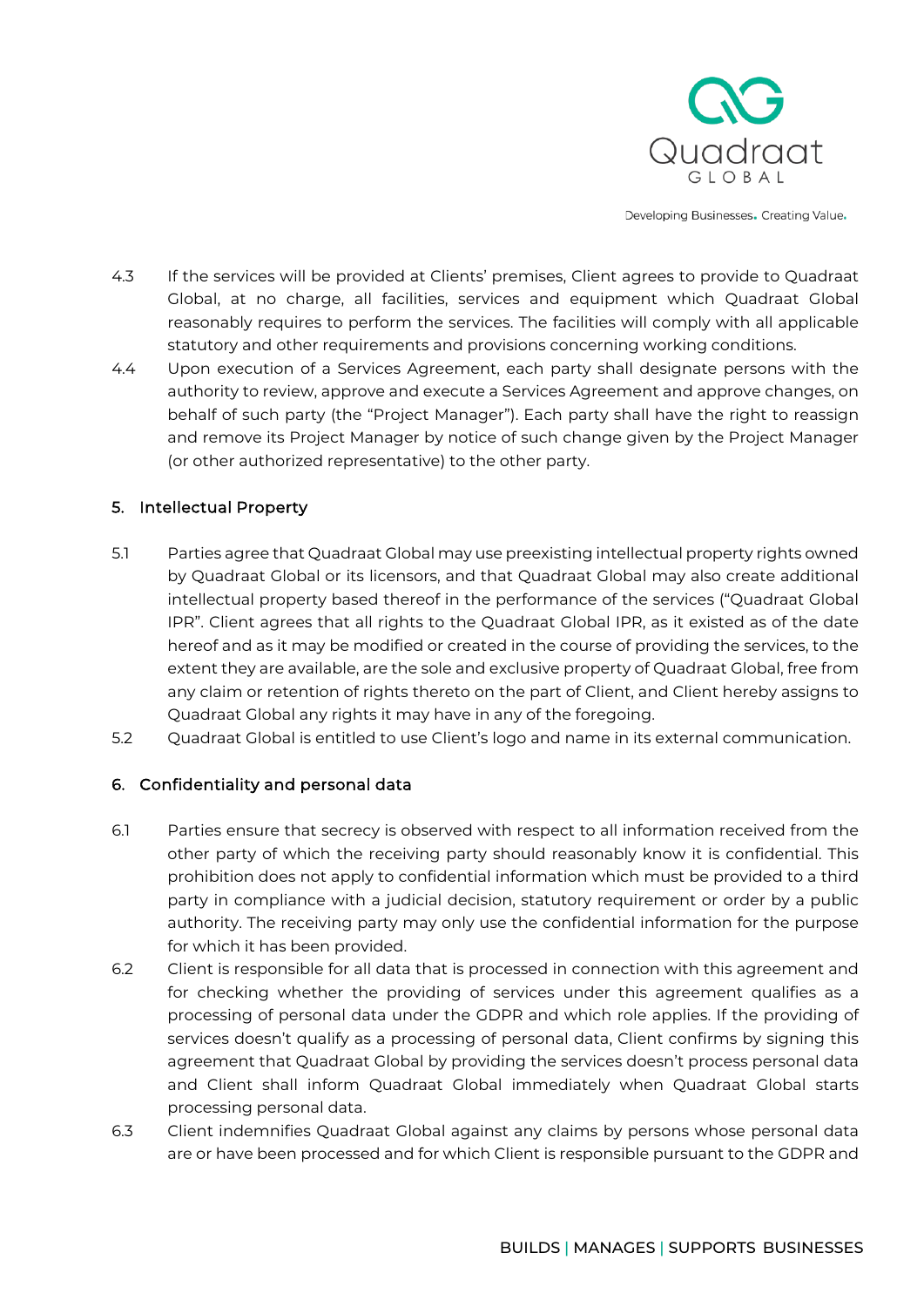

against any claims by a third party instituted in connection with personal data processed in connection with the performance of this agreement.

6.4 If to a request or lawfully issued order by a public authority or in the context of a statutory obligation, Quadraat Global should perform activities in relation to personal data of Client or its employees or users, any costs involved in this may be charged to Client.

## 7. Invoicing & payment

- 7.1 All prices are in EUR and excluding VAT and other levies imposed by the authorities. Unless otherwise agreed, Client shall be invoiced on a monthly basis, in accordance with the applicable Services Agreement. Client shall pay an invoice within 30 days of the date of the corresponding invoice.
- 7.2 If Client challenges the correctness of an invoice or a part thereof he is nonetheless bound to pay on time the unchallenged part. The challenging of an invoice has to be done in writing and within the payment term. If it turns out that Client has yet to pay the challenged invoice – or the challenged part – then the legal interest indebted by Client is calculated as from the day on which the payment should have been settled at the very latest. If Client does not settle on time the payment due by virtue of the commission and the delay is not the result of a circumstance accountable to Quadraat Global, then Client is in default without further proof and Quadraat Global is entitled to claim compensation of interest on the basis of the legal percentage as from the day following the day which has been agreed upon as the ultimate settling day up to and including the day on which Client has settled the invoice.
- 7.3 If the payment is not settled within one month after the day on which the payment should have been settled at the very latest, then Quadraat Global is entitled to claim compensation of interest on the basis of the legal percentage increased with three percent as from the day on which this month has expired, without reminder or summons by Quadraat Global. No interest shall be calculated on the interest due to Quadraat Global.
- 7.4 All actual costs incurred by Quadraat Global to obtain the settlement of the invoice, both the judicial and the extrajudicial costs, are at the expense of Client.
- 7.5 Unless otherwise agreed in a Services Agreement, travel time and expenses for travelling and accommodation will be invoiced to Client.
- 7.6 Quadraat Global is entitled to adjust the prices of the fees charged for services once every year with an amount equal to any increase in the inflation price index for consumers (Consumer Price Index, CPI) published by the Dutch Central Statistical Office (CBS).

## 8. Liability

8.1 Quadraat Global's total liability is limited to a compensation of direct damage and cannot exceed the amount stipulated for the Services Agreement in question (excl. VAT) under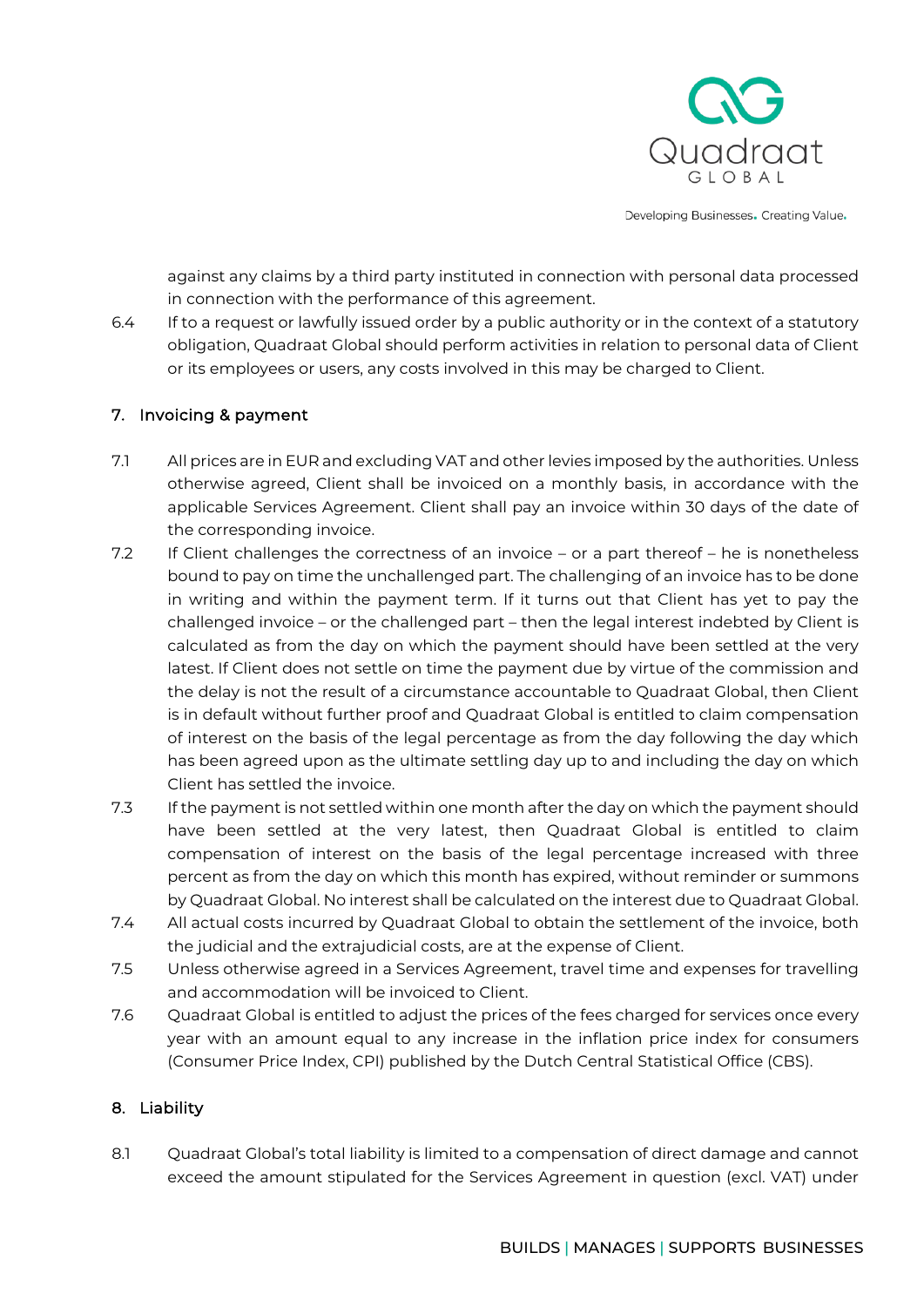

which Quadraat Global is in breach. If the Services Agreement has a duration of more than one year, the price stipulated for Services Agreement is limited to the total sum of payments stipulated for one year (excl. VAT). In no event does the total liability for any direct damage exceed EUR 500.000.

- 8.2 Cuadraat Global is only liable for failures in the performance of a Services Agreement if Client promptly provides Quadraat Global with a written notice of default, granting Quadraat Global a reasonable period of time to remedy the breach and Quadraat Global is still not able to meet the its obligations after that reasonable term has passed. Any claim for compensation of direct damage lapses by the expiry of twelve months following the inception of the claim, unless Client has initiated a legal procedure prior to the expiry of this term. Liability for any kind of indirect damage is excluded.
- 8.3 For the compensation of other damages than mentioned in this clause, Quadraat Global is only liable if and insofar the shortcoming is due to evil intent or gross negligence.

## 9. Miscellaneous

- 9.1 These GTC, including attached (future) Services Agreements contain the entire agreement of the parties with respect to the subject matter of this agreement.
- 9.2 If any force majeure event prevents a party from complying with this agreement, that inability will not constitute breach or result in any liability if that party uses reasonable efforts to per-form those obligations, that party's inability to perform those obligations is not due to its failure to take reasonable measures to protect itself against events or circumstances of the same type as that force majeure event or develop and maintain a reasonable contingency plan to respond to events or circumstances of the same type as that force majeure event, and that party complies with this agreement. If a force majeure event occurs, the noncomplying party shall promptly notify the other party of that force majeure event, its effect on performance, and how long the noncomplying party expects it to last. Thereafter the noncomplying party shall update that information as reasonably necessary. During a force majeure event, the non-complying party shall use reasonable efforts to limit damages to the other party and to resume its performance under this agreement.
- 9.3 If any part of this agreement should be null and void, the remaining part of this agreement remain fully applicable and effective. In that case, the parties shall discuss new provisions which have the same purport, as much as possible, and that will replace the parts that are null and void.